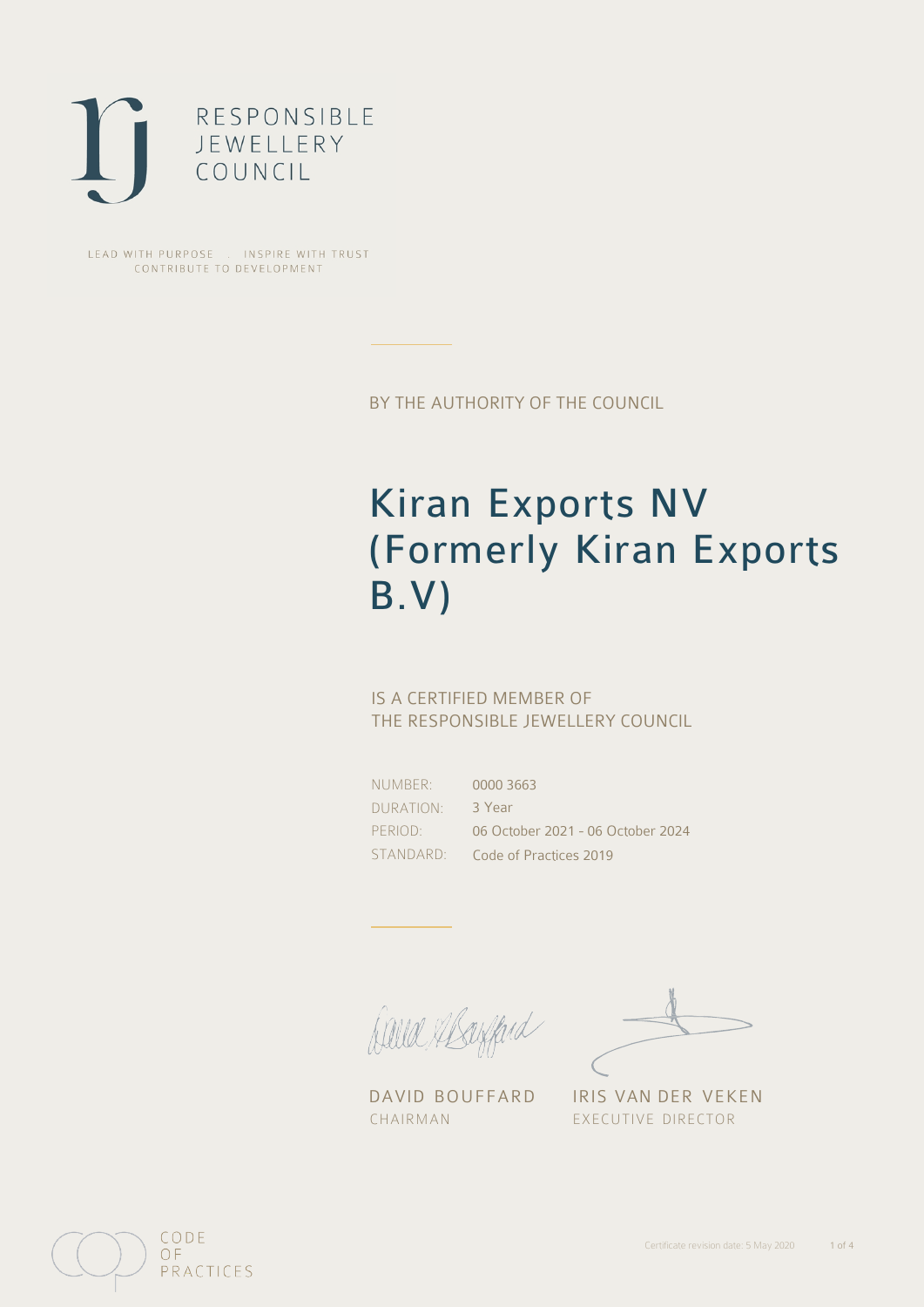

# **CERTIFICATION OVERVIEW**

| Diamonds and Coloured Gemstones Trader, Cutter and/or Polisher                                                                                                                                                                                                                                                                                                                                                                                           |  |  |
|----------------------------------------------------------------------------------------------------------------------------------------------------------------------------------------------------------------------------------------------------------------------------------------------------------------------------------------------------------------------------------------------------------------------------------------------------------|--|--|
| 12 July 2021                                                                                                                                                                                                                                                                                                                                                                                                                                             |  |  |
| Re-certification                                                                                                                                                                                                                                                                                                                                                                                                                                         |  |  |
| Code of Practices 2019                                                                                                                                                                                                                                                                                                                                                                                                                                   |  |  |
| <b>SGS United Kingdom Limited</b>                                                                                                                                                                                                                                                                                                                                                                                                                        |  |  |
| 1. General requirements: 1-4, except 3.2<br>2. Responsible supply chains, human rights and due<br>diligence: 5-14, except 7.1a, 7.3, 8, 9, 11.3, 13.2-4, 14.3<br>3. Labour rights and working conditions: 15-22, except 19.3,<br>21.3<br>4. Health, Safety and Environment: 23-27, except 23.10, 27.4<br>5. Gold, Silver, PGM, diamond and coloured gemstone<br>products: 28-30, except 28.2a, b, i, j, 30<br>Responsible mining: 26-28, except 28<br>6. |  |  |
|                                                                                                                                                                                                                                                                                                                                                                                                                                                          |  |  |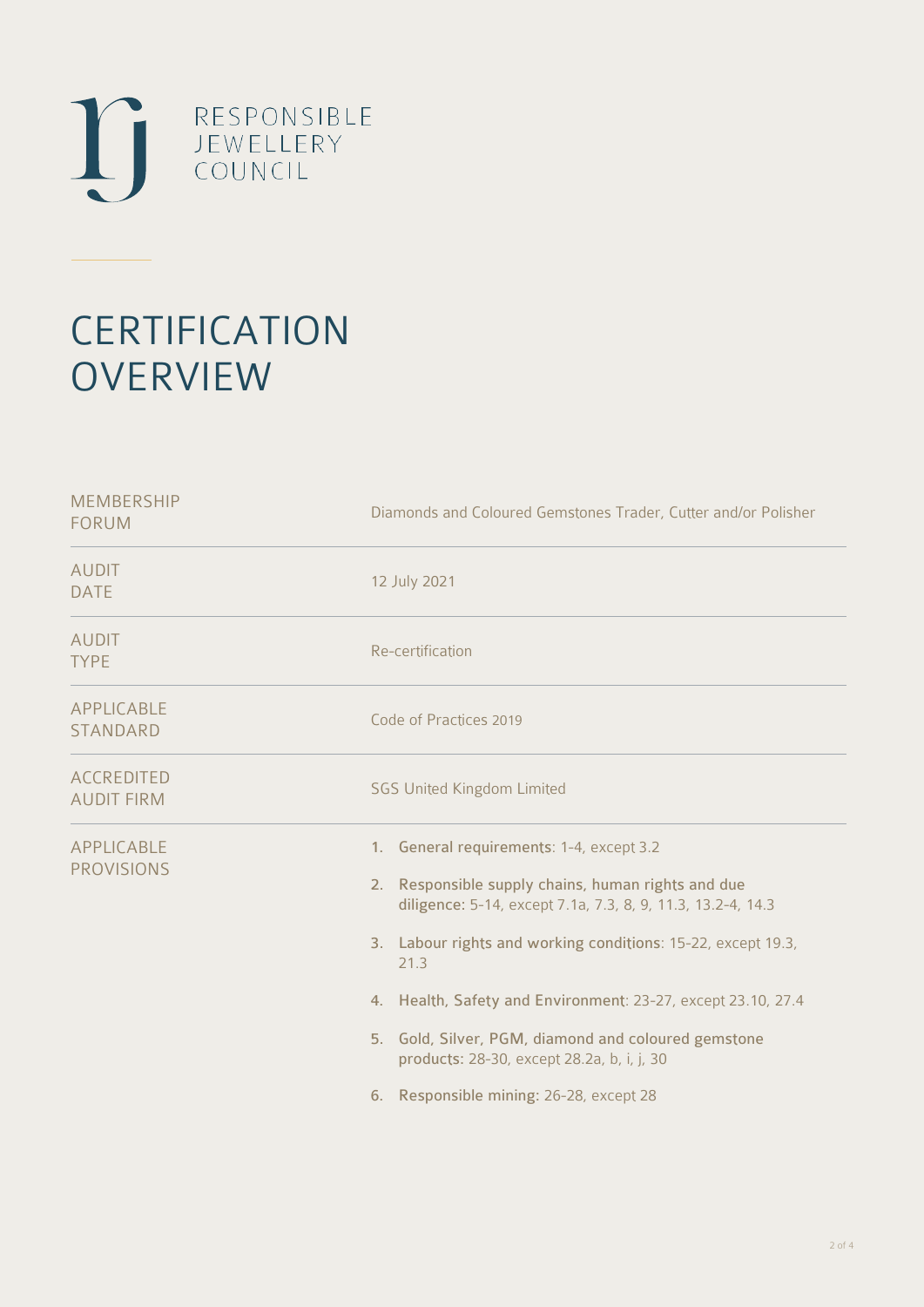| <b>PROVENANCE</b><br><b>CLAIMS</b>         | To our best knowledge, the diamonds herein invoiced have not been<br>obtained in violation of applicable national laws and / or sanctions by<br>the US department of Treasury's office of Foreign Assets Controls<br>(OFAC) and have not originated from the Marange region of<br>Zimbabwe. |                                                                                                                                                                                                                                                                     |  |
|--------------------------------------------|---------------------------------------------------------------------------------------------------------------------------------------------------------------------------------------------------------------------------------------------------------------------------------------------|---------------------------------------------------------------------------------------------------------------------------------------------------------------------------------------------------------------------------------------------------------------------|--|
| <b>AUDITOR STATEMENT OF</b><br>CONFORMANCE |                                                                                                                                                                                                                                                                                             | Based on the scope and findings of the certification audit, the member<br>has demonstrated a conformance level consistent with a:                                                                                                                                   |  |
|                                            |                                                                                                                                                                                                                                                                                             | 3 Year Certification                                                                                                                                                                                                                                                |  |
| <b>NEXT AUDIT TYPE</b>                     | MID-TERM REVIEW (within 12-24 months):                                                                                                                                                                                                                                                      |                                                                                                                                                                                                                                                                     |  |
|                                            |                                                                                                                                                                                                                                                                                             | A. Mid-term review NOT required due to:                                                                                                                                                                                                                             |  |
|                                            |                                                                                                                                                                                                                                                                                             | No anticipated changes to the certification scope during the<br>certification period                                                                                                                                                                                |  |
|                                            |                                                                                                                                                                                                                                                                                             | 3 or less minor non-conformances with critical provisions or in<br>general identified by the audit (not covered by parallel audits<br>for schemes identified as equivalent to RJC's) for an individual<br>member in the mining sector or a non-mining sector member |  |
|                                            |                                                                                                                                                                                                                                                                                             | <25 full time equivalent personnel                                                                                                                                                                                                                                  |  |
|                                            |                                                                                                                                                                                                                                                                                             | Low risk of non-conformances due to management controls                                                                                                                                                                                                             |  |
|                                            |                                                                                                                                                                                                                                                                                             | Existence of parallel audits for schemes recognised by RJC                                                                                                                                                                                                          |  |
|                                            |                                                                                                                                                                                                                                                                                             | Strong internal controls ensuring effective review and closure<br>of corrective actions for non-conformances                                                                                                                                                        |  |
|                                            |                                                                                                                                                                                                                                                                                             |                                                                                                                                                                                                                                                                     |  |
|                                            |                                                                                                                                                                                                                                                                                             | B. Mid-term review (desktop only) required due to:                                                                                                                                                                                                                  |  |
|                                            |                                                                                                                                                                                                                                                                                             | No impact on conformance levels from any changes to the<br>certification scope                                                                                                                                                                                      |  |
|                                            |                                                                                                                                                                                                                                                                                             | 5 or less minor non-conformances with critical provisions or in<br>general identified by the audit (not covered by parallel audits<br>for schemes identified as equivalent to RJC's) for an individual<br>member in the mining sector or a non-mining sector member |  |
|                                            |                                                                                                                                                                                                                                                                                             | Possibility of remote verification of actions                                                                                                                                                                                                                       |  |
|                                            |                                                                                                                                                                                                                                                                                             | No risk to critical provisions                                                                                                                                                                                                                                      |  |